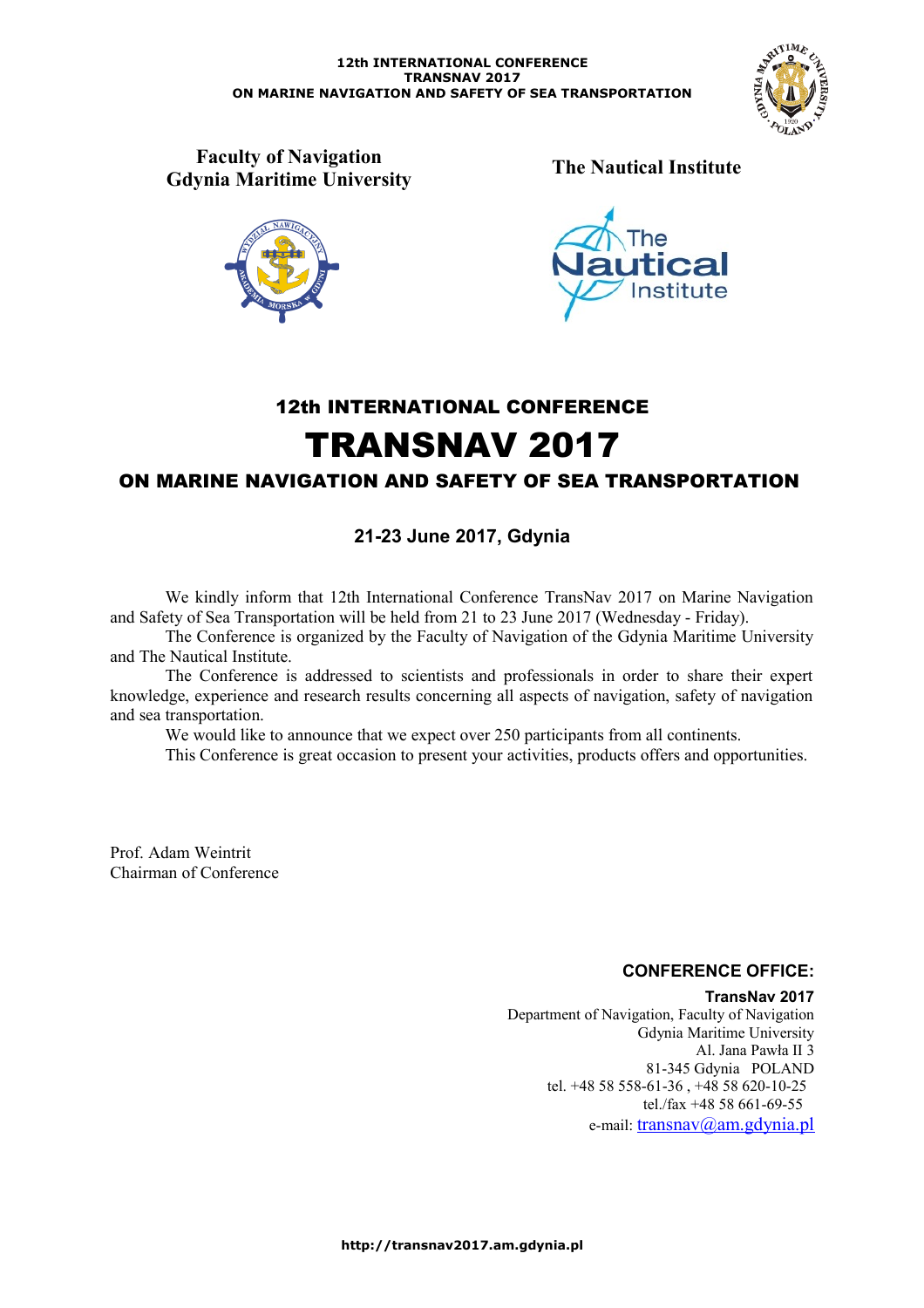

# Corporate Sponsorships Opportunities

There are many corporate support opportunities for industry to gain exposure through TransNav 2017.

|                                                                                 | <b>Levels of cooperate</b> |               |
|---------------------------------------------------------------------------------|----------------------------|---------------|
|                                                                                 | <b>GOLD</b>                | <b>SILVER</b> |
| <b>Registration and Participation</b><br>in TransNav 2015 (person)              | $\mathbf{2}$               | 1             |
| <b>Proceedings (issues)</b>                                                     | $\overline{2}$             | 1             |
| <b>Logo on Conference Website</b><br>with link to Sponsor's Website             | ┿                          | ÷             |
| Logo in the Conference Announcement                                             | ┿                          |               |
| Logo in the Conference Programme                                                | ╇                          |               |
| Full page colour ad<br>in Conference Programme                                  | ┿                          |               |
| <b>Sponsor's Promotion Banner (or Rollup)</b><br>placed in the Conference venue | ┿                          |               |
| <b>Distribution of Sponsor's</b><br><b>Promotional Materials</b>                | ┿                          | ╋             |
| $PRICE*$ (€)                                                                    | 3 000                      | 1500          |

\*All prices are mentioned in Euro, to be open for negotiation.

We invite your company to cooperate with us. We are open to your proposals and suggestions. For additional information please contact Conference office.

Apart from the above mentioned ways of advertising we can also offer other forms of presentation, eg.:

- exhibition,
- presentation during plenary sessions,
- coffee breaks, lunches or cocktails sponsored by your company.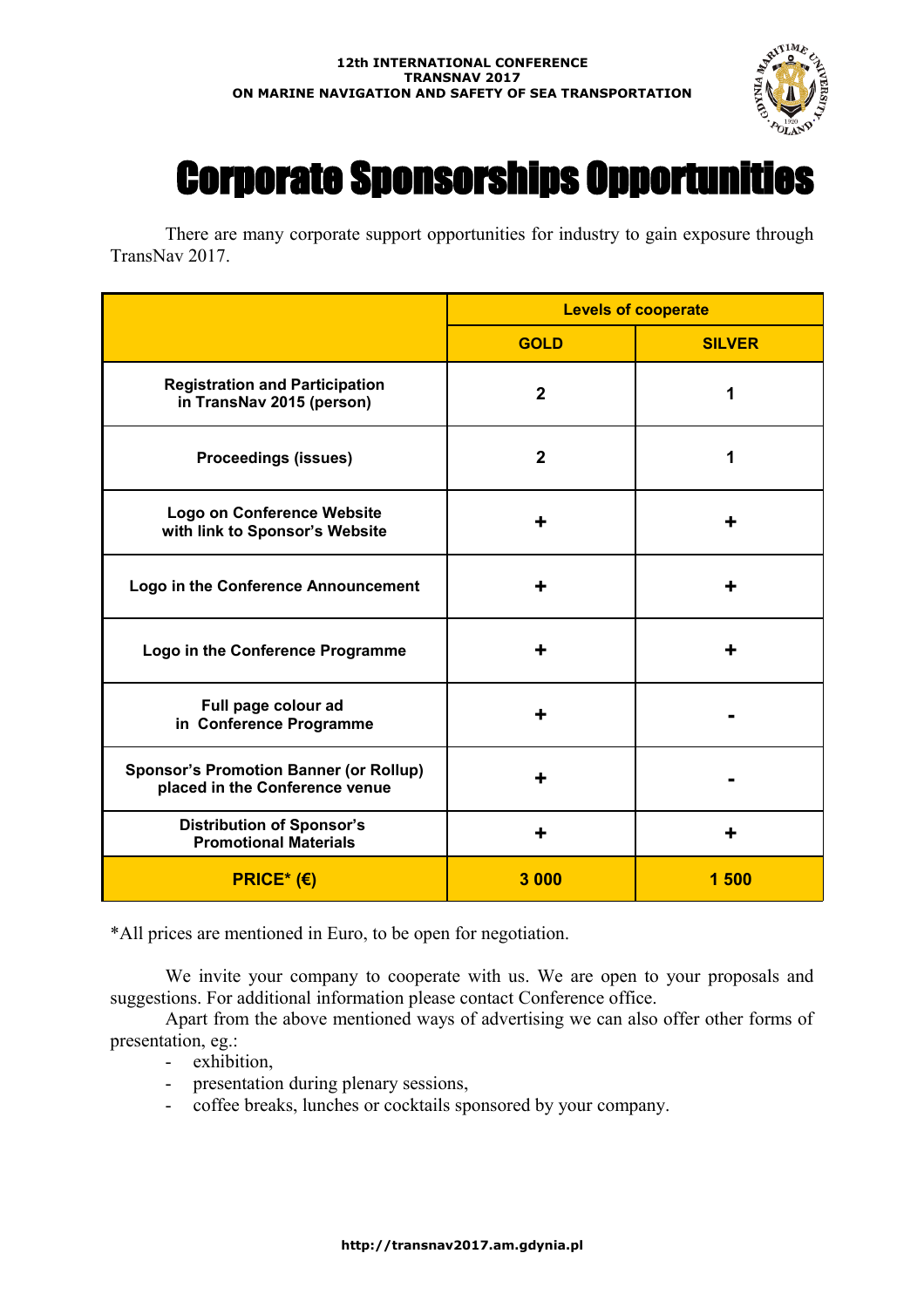

## **SYMPOSIUM MAIN TOPICS:**

- Nautical Science; Marine Navigation
- Safety and Security of Maritime Shipping; Safety at Sea
- Sea Transport and Transportation Technology
- Technology Development in Maritime and Ocean Engineering
- Safety and Environment Protection at Sea
- Recent Trends and Future Perspectives for Shipping
- Essential Geodesic based Trajectories in Navigation: Loxodrome (Rhumb Line), Orthodrome (Great Circle) and Geodesic Line
- **Geometry of Navigation**
- Geodesy; Geodetic Systems; WGS-84
- Hydrography; Sea Surveying
- Marine Cartography; Chart Projections; Chart Datum; Coastal and Ocean Mapping
- Geodetic and Hydrographical Support of Human Activity at Sea
- Geospatial Sciences; Geographic Information Systems; GIS Technology; Geomatics and GIS in Maritime Applications
- Spatial Data Analysis; 3D Mapping; Virtual and Augmented Reality
- Geovisualization; Animated and Dynamic Cartography; Generalization and Multi-Scale Representation
- Spatial Planning of Maritime Areas
- Marine Applications of Remote Sensing Technologies
- Virtual Geographic Environments (VGE); Earth Information Science
- Marine Digital Terrain Model; Marine Digital Elevation Model; Numerical Maps
- Electronic Chart Systems ECS and ECDIS
- Navigational Charts: ENC, RNC, DNC, SNC
- Inland, Sea-River, River and Pilot Navigation Systems; Inland Shipping
- Presentation of Navigation-related Information; User Interface
- Routeing of Ships and Associated Protected Measures; Ship Reporting; Traffic Separation Schemes (TSS)
- Route Planning and Route Monitoring; Passage Plan; Shipping Lane
- Integrated Navigational Systems INS, Integrated Bridge Systems IBS
- Multisensor Integration; NMEA; Communication Between Marine Electronics
- Alternate Navigation Technologies; Inertial Navigation; Indoor Navigation; Urban Navigation; Personal Navigation
- Inertial Systems for Positioning & Orientation
- Autonomous Navigation
- e-Navigation Concept
- Satellite Navigation Systems (GNSS, GPS, GLONASS, Beidou and Galileo); GNSS Vulnerability
- GNSS Ground Based Augmentation Systems (GBAS); Space Based Augmentation Systems (SBAS); Satellite Geodesy
- Next Generation GNSS
- GNSS Training, Awareness and Promotion
- GNSS Meteorology; Space Weather and Atmospheric Effects on GNSS
- Integration of Satellite Navigation, Geospatial Information Management and Wireless Communication Systems
- Atomic Clocks and Timing Applications
- Celestial/Astro Navigation; Nautical Almanac
- Magnetic Compass; Mechanical, Fiber Optic and Ring Laser Gyro Compasses
- Radio Frequency Technology; Radio Based Navigational Systems; Radio Navigation
- Determining the Position of a Vessel; Position Fixing; Accuracy and Precision
- Navigational Infrastructure; AtoN; Virtual Aids to Navigation
- Precise Point Positioning (PPP); Location-Based Services (LBS)
- Real-Time Locating System (RTLS)
- Dynamic Carrier Allocation Techniques; Localization Techniques
- Automation Aspects in Navigation
- Techniques, Algorithms and Methods in Navigation; Aviation, Marine, Land and Inland Water Applications
- Hydrotechnics; Hydrotechnical Structures
- Maritime Casualties, Ship Safety, Maritime Risk, Safety Culture
- Marine Industry and Ship Technology
- Ships and Port Operations; Facilities and Cargo Handling; Port Engineering; Safety of Port Operations
- Status and Role of Sea Ports in Transport Corridors
- Containerization; Container Shipping, Vessels and Terminals
- Dangerous and Hazardous Goods; IMDG Code; Globally Harmonised System of Classification and Labelling of Chemicals (GHS)
- LNG Fuel, Transport, Vessels, Terminals

### **http://transnav2017.am.gdynia.pl**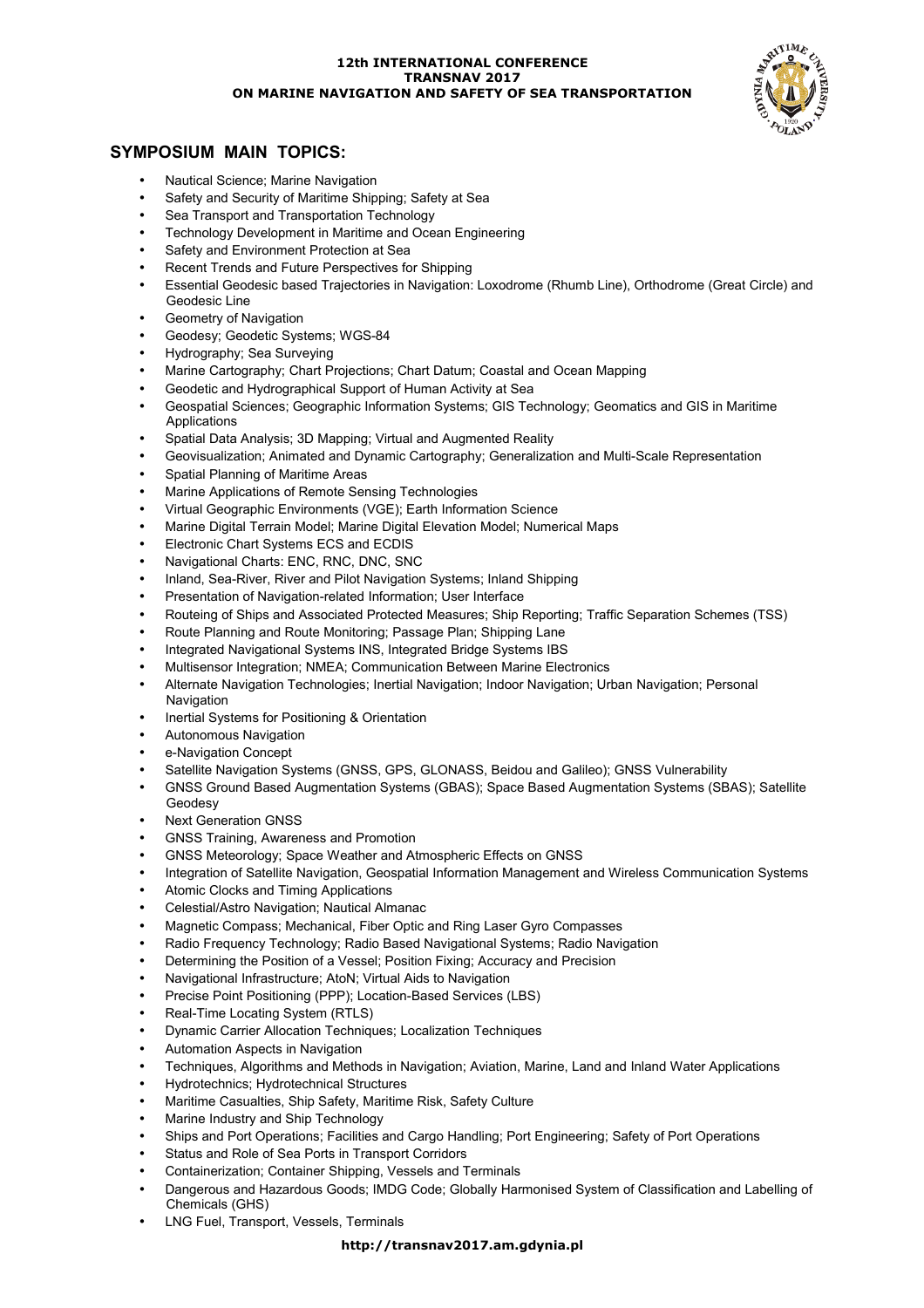- Ocean, Coast and Offshore Engineering
- Offshore Technology; Offshore Surveying
- Offshore Energy, Gas and Oil; Renewable Ocean Energy
- Automation, Robotics, Underwater Technology and Offshore Constructions
- New Marine Vehicles, Structures and Equipment
- Coastal Infrastructure and Engineering
- Maritime Traffic Engineering; Traffic Analysis and Control
- Organization and Management of Vessel Traffic; Pilotage
- Systems of Control, Guidance and Monitoring of Traffic, VTS, VTMS, VTMIS
- Ship Manoeuvring in Shallow and Confined Water; Ship to Ship Interaction
- Hydrodynamics and Manoeuvrability of Ships
- Ship Dynamics, Stability and Control of Ships
- Modeling of the Ship Dynamics
- Ship Motion; Degrees of Freedom
- Steering of the Ship Motion; Steering Control Systems; Autopilot Systems
- Ship Stability and Seakeeping
- Sea Wave Theory; Ocean Wave Modeling; Computational Fluid Dynamics
- Hydraulic Phenomena: Flow in Channels, Maritime Flows, Tides and Waves; Sedimentology in Rivers, Estuaries and Coastal Waters
- Global Ocean Ecosystem Dynamics
- Water Resources, Hydrology and Hydraulic Engineering
- Physical, Chemical, Biological, Geological and Technical Oceanology
- Ship Propulsion; Mechanical Engineering; Machinery & Control; Diagnostics of Marine Engineering
- Applied Mechanics and Mechanical Automation
- Vessel Efficiency and Fuel Management; Energy Monitoring; Energy Efficiency Measures for International **Shipping**
- Anti-Corrosion for Maritime Industries
- Structural Health Monitoring; Stress and Fatigue Analysis
- Structural Life Extension for Offshore Installations and Marine Vessels Masterclass
- Navy and Warship Technology; Defense, Security & Military News
- Naval Weapon; Naval Warfare
- Marine and Offshore System Design
- Naval Architecture; Ship Construction and Design
- Mathematics and Computers in Naval Engineering
- Tactical Navigation
- Command and Leadership
- Maritime English, SMCP; Communications in the Multinational Shipping Industry
- Radiolocation; Ground-based, Ship-borne and Airborne Radar Systems
- Marine Radar; Radar Equipment; FMCW, SAR/RAR, ARPA, EPA, ATA
- Rules of the Road, Colregs and Anti-Collision; Accident Reconstruction
- Ship Domain
- Ship Handling and Maneuvering
- Automatic Identification System (AIS); Long Range Identification and Tracking (LRIT)
- Intelligence, Surveillance and Reconnaissance (ISR); Tracking Systems
- Mobile Vehicle Tracking and Monitoring
- Electronic Log Book; Voyage Data Recorder VDR, S-VDR; Black Box
- Safety, Security and Emergency in Transportation
- Maritime Search and Rescue (SAR)
- Survival in Maritime Disasters; Survival Data Analysis
- Piracy and Armed Robbery; Maritime Terrorism
- Life-Saving Service; Life-Saving Appliances (LSA)
- Bridge Team Management
- Human Factors, Marine Accidents, Human Errors
- Ballast Water Management
- Sea Pollution and Environmental Protection
- Marine Environmental Science; Chemical Science
- Crew Resource Management, Safe Manning, Stress and Fatigue
- Maritime Employment and Competitiveness; Seafarers' Work, Family Life; Globalisation, Seafarer Health and Safety
- Global Maritime Awareness
- Marine Resource Assessment, Natural Resource Management
- Navigational Systems the End User Experience
- Systems Modelling and Simulation
- Marine Simulation; Full Mission Bridge; Navigational Simulator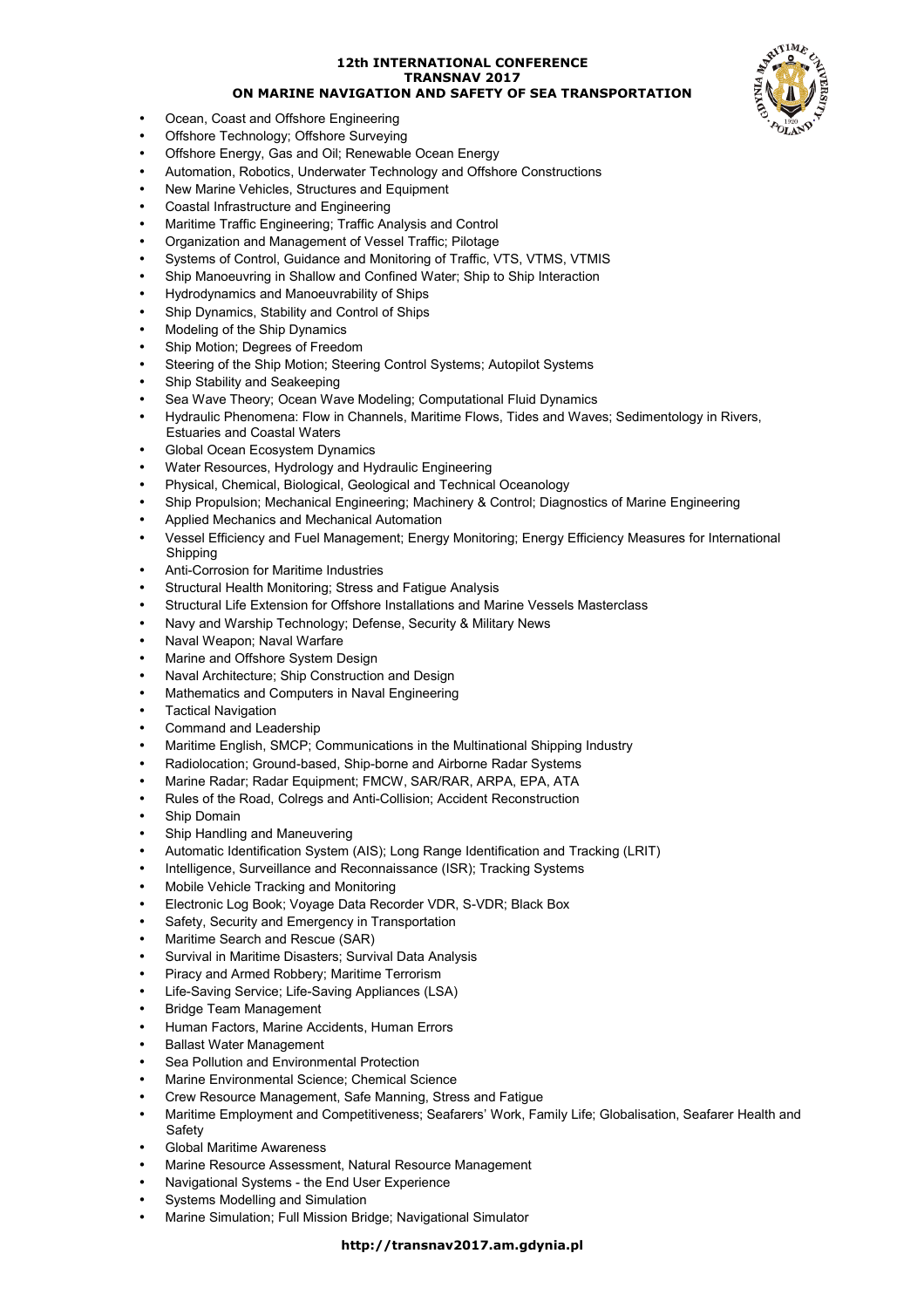

- International Standards and Regulations
- Standardization of Navigational Terminology • Maritime Education and Training (MET); IMO Model Courses Validation; STCW Implementation
- Frontiers in Educational Methods; Computer-Based Assessments in Seafaring Training; e-Learning
- Web Technologies for Open Access to Learning and Education; Smart and Virtual Learning Systems
- History of Marine Cartography and Historical Cartography; Historical Nautical Charts
- New Researches in the History of Navigation; Navigation in Ancient Times
- The History of Maritime Technology
- Marine Archaeology; Underwater Research
- Marine and Coastal Geography; Martine GIS; Ocean Informatics
- Tides and Tidal Currents
- Meteorology and Nautical Oceanography
- Weather Routing, Marine Weather Forecast; Route Optimization
- Ocean Disaster Assessment and Prevention; Heavy Weather
- Climatology; Climate Change
- Tropical Cyclones and Impact of Extreme Storms
- Geohazards (Volcano Eruptions, Landslides, Floods, Earthquakes, Tsunami Waves)
- Polar Research, Safe and Sustainable Traffic in Ice/Winter Conditions; Arctic Navigation
- Coastal Zone Management
- Marine & Coastal Protected Areas; Particularly Sensitive Sea Area (PSSA)
- Marine Biology, Ecology, Behavior of Marine Animals; Animal Navigation
- Aquaculture & Fishing
- Marine Leisure and Tourism
- Nautical Tourism and Yachting; Small & Pleasure Crafts
- UNCLOS, Delimitation of Maritime Boundaries, EEZ
- Advanced Maritime Policy and Governance; Maritime Administration
- Maritime Law, Insurance and Arbitration
- Communication, Electrical, Electronic and Control Engineering
- Information and Communications
- Computer Engineering; Digital System Design; Computer Applications in Maritime Engineering
- Information Processing and Engineering
- Information Technology and Applications in Maritime Sector
- Maritime Clouds; Digital Data Exchange; Cloud Computing and Big Data
- Multimedia, Network & Communication Technology and Application
- Hybrid Satellite Communications
- Maritime Telecommunications; Global Maritime Distress and Safety System (GMDSS)
- Wireless Maritime Services and Mobile Technology
- Signal & Image Processing; Data Transmission, Processing and Analysis
- Expert Systems in Marine Navigation and Sea Transportation
- Fuzzy Logic; Artificial Intelligence Technologies; Artificial Neural Network;
- Decision Support Systems and Artificial Intelligence Methods in Maritime Transport
- Neuroevolution, Artificial Immune Systems, Reinforcement Learning
- Telematics in Maritime Transportation
- Autonomy in Transport Systems
- Maritime Intelligent Transportation Systems; ITS
- Smart Vehicles: Connectivity Technologies and ITS Applications
- Knowledge-Based Intelligent Information and Engineering Systems
- Intelligent Control System of Ships Dynamic Positioning, DP Technology
- Autonomous Vehicle Design and Control
- Acoustic Remote Sensing, Hydroacoustics
- Sonars; Multibeam Echo Sounders (MBES); Sea-Floor Mapping
- Underwater Acoustic Measurements: Technologies, Methods and Systems
- Maritime Sensors, Technology and Infrastructure in Waterside Security
- Modeling and Numeric Methods in Maritime Industry; Applied Mathematics
- Cybernetics, Robotics and Automation; Autonomous Marine Operations and Systems
- Transport Data and Statistics; Statistical Methods & Applications
- Severity, Probability and Risk of Accidents during Maritime Transport; Maritime Accident Statistics
- Mathematical Model Applications in the Operation of Vessel and Port Machinery
- Mathematical Fundamentals of Safety and Dependability, Maintainability of Maritime Objects
- Quality, Reliability, Risk, Maintenance and Safety Engineering
- System Availability, Software and Structural Reliability
- Maritime Safety, Security and Risk Management; Risk and Safety Analysis, Assessment and Prediction
- Crisis, Emergency, Natural Hazard and Disaster Management
	- International Safety Management Code (ISM Code)